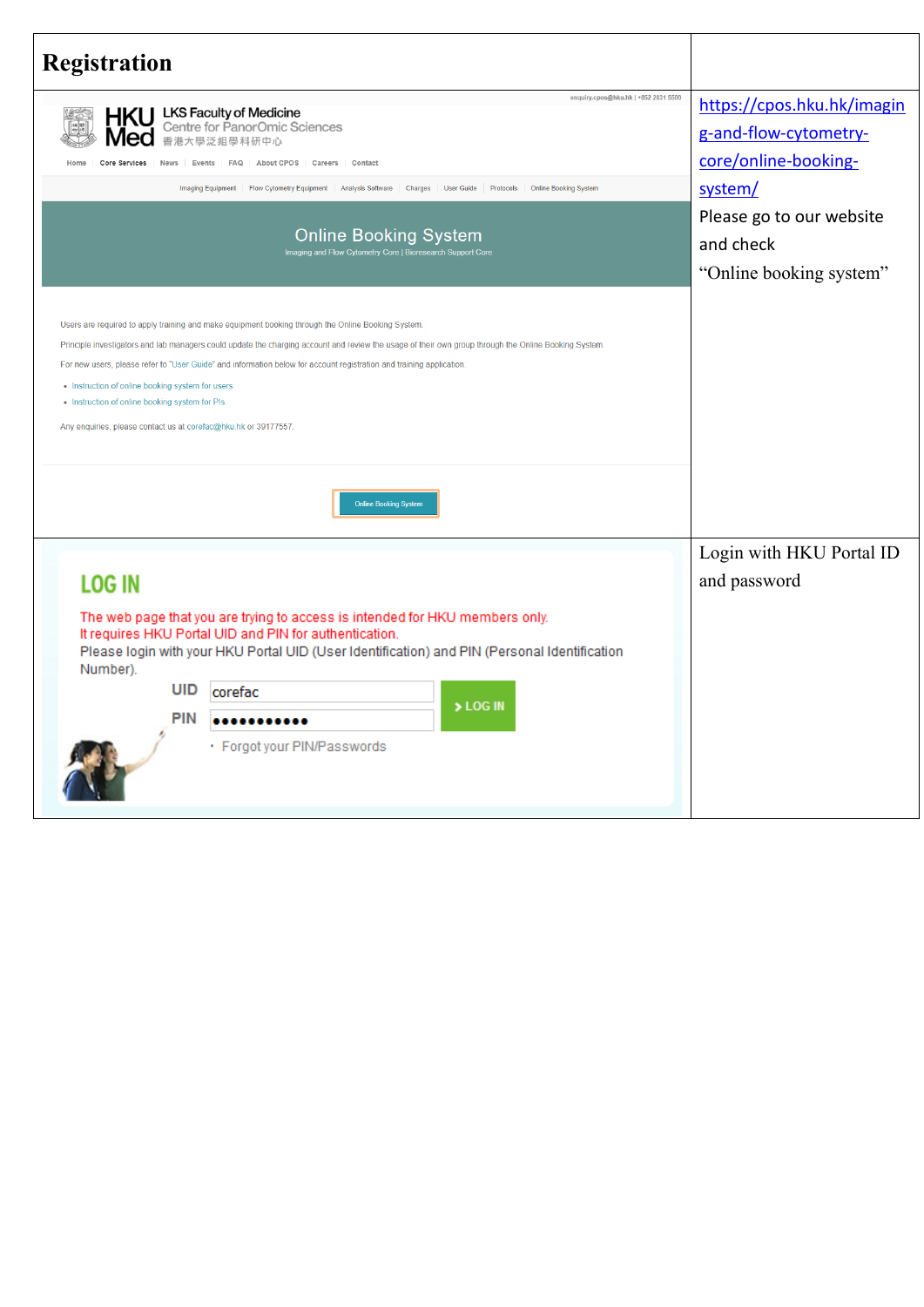| Registration                                                                          |                    |
|---------------------------------------------------------------------------------------|--------------------|
|                                                                                       |                    |
| Corefac                                                                               | å                  |
| corefac@hku.hk                                                                        | Μ                  |
| <b>Biomedical Sciences</b>                                                            | $\hat{\mathbb{I}}$ |
| Not Applicable                                                                        |                    |
| Position/Rank                                                                         | ÷                  |
| 39177557                                                                              | о                  |
| Lab Phone Number                                                                      | ¢,                 |
| I agree with the Terms and Conditions                                                 |                    |
|                                                                                       |                    |
|                                                                                       | Register           |
|                                                                                       |                    |
| After completing information registration, you may request to join your PI's group by |                    |
|                                                                                       |                    |

sending email to **fmbcores.cpos@hku.hk** and cc your PI.

Our staff will add you into the group manually.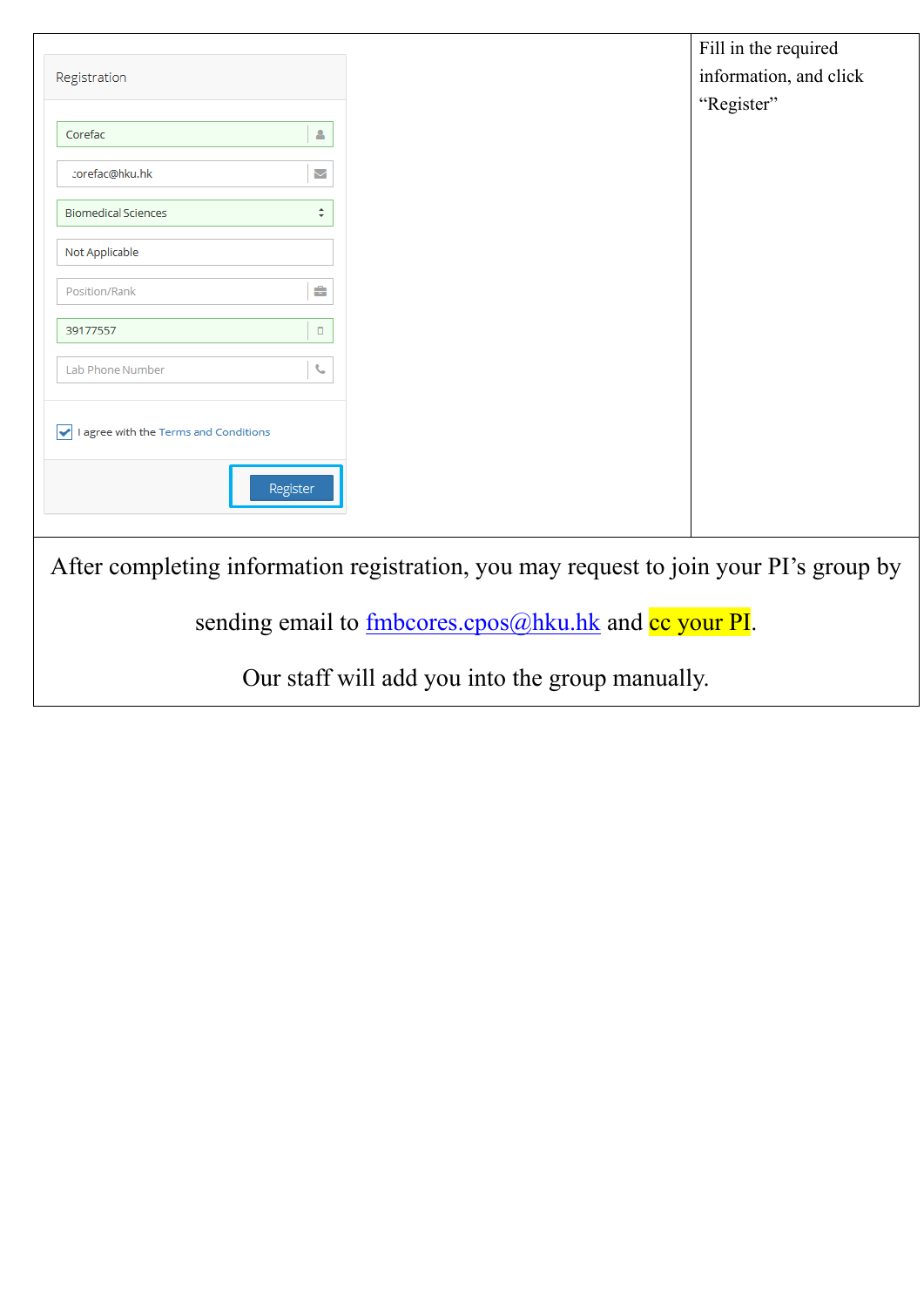| <b>Make a Booking</b>                                                                                                                                                                                                                                                                                                                                                                                                                                                                                                                                    |                                                                                                                                                                                   |
|----------------------------------------------------------------------------------------------------------------------------------------------------------------------------------------------------------------------------------------------------------------------------------------------------------------------------------------------------------------------------------------------------------------------------------------------------------------------------------------------------------------------------------------------------------|-----------------------------------------------------------------------------------------------------------------------------------------------------------------------------------|
| Dashboard<br>Make a Booking<br>$\left  \begin{matrix} 1 \\ 1 \end{matrix} \right $ Make a Booking<br><b>®</b> Equipments<br>Order Consumables<br>Manage Bookings<br>m<br>Flow Cytometer - Cell Sorter<br>E Flow Cytometer - Analyzer<br>$\boxed{\phantom{1}}$ In V<br>Cell/Tissue Imaging (Microscopy)<br><b>de</b> Manage Orders<br><b>BD FACSCanto II</b><br>Reports<br>والمرافع والمستعاد والمستعار والمتعاونة والمتعاون                                                                                                                              | Click on "Make a Booking"<br>and select Equipment<br>Category and Equipment                                                                                                       |
| H Make a Booking<br><b>28</b> Equipments<br>Use response at: 01-05<br><b>Faculty Core</b><br>Iti-user facility where many different amples from various sources that may contain known or unknown human pathogens are studied. Please provide<br>instrument and facility cannot accommodate any BSL 3 material.<br>List type of sample and source (e.g. mouse unfixed spleen cells, human fixed peripheral blood mononuclear cells, cells from an animal engrafted<br>Cell lines<br>with human cells, etc).<br><b>O</b> Primary cultures<br><b>Human</b> | Fill in the questionnaire<br>according to your sample<br>details.<br>Reuse the template if the<br>sample is similar to<br>previous one.                                           |
| <b>Start Date</b><br>₩<br>2017-1-9<br><b>Start Time</b><br>$\odot$<br>12:30<br><b>End Date</b><br>₩<br>2017-1-9<br><b>End Time</b><br>$\odot$<br>$12:00 - 2:00$<br>13:0<br><b>Selected Period</b><br>Select a Charging Account<br>Faculty Core Facility - Investigation of AAA in BBB<br>$\boldsymbol{\mathrm{v}}$<br>Imaging and Flow cytometry Core                                                                                                                                                                                                    | Select the sessions to be<br>booked by dragging with<br>Mouse on the timetable OR<br>input the start time and end<br>time. Select appropriate<br>charging account if<br>necessary |
| \$108<br>Submit<br>Cancel                                                                                                                                                                                                                                                                                                                                                                                                                                                                                                                                | Submit the booking request.<br>Booking Completed.                                                                                                                                 |
| Submit<br>\$108<br>Cancel<br>ᅀ<br>Order consumables (if necessary)                                                                                                                                                                                                                                                                                                                                                                                                                                                                                       | Consumables (if necessary)<br>should be ordered through<br>the online system.                                                                                                     |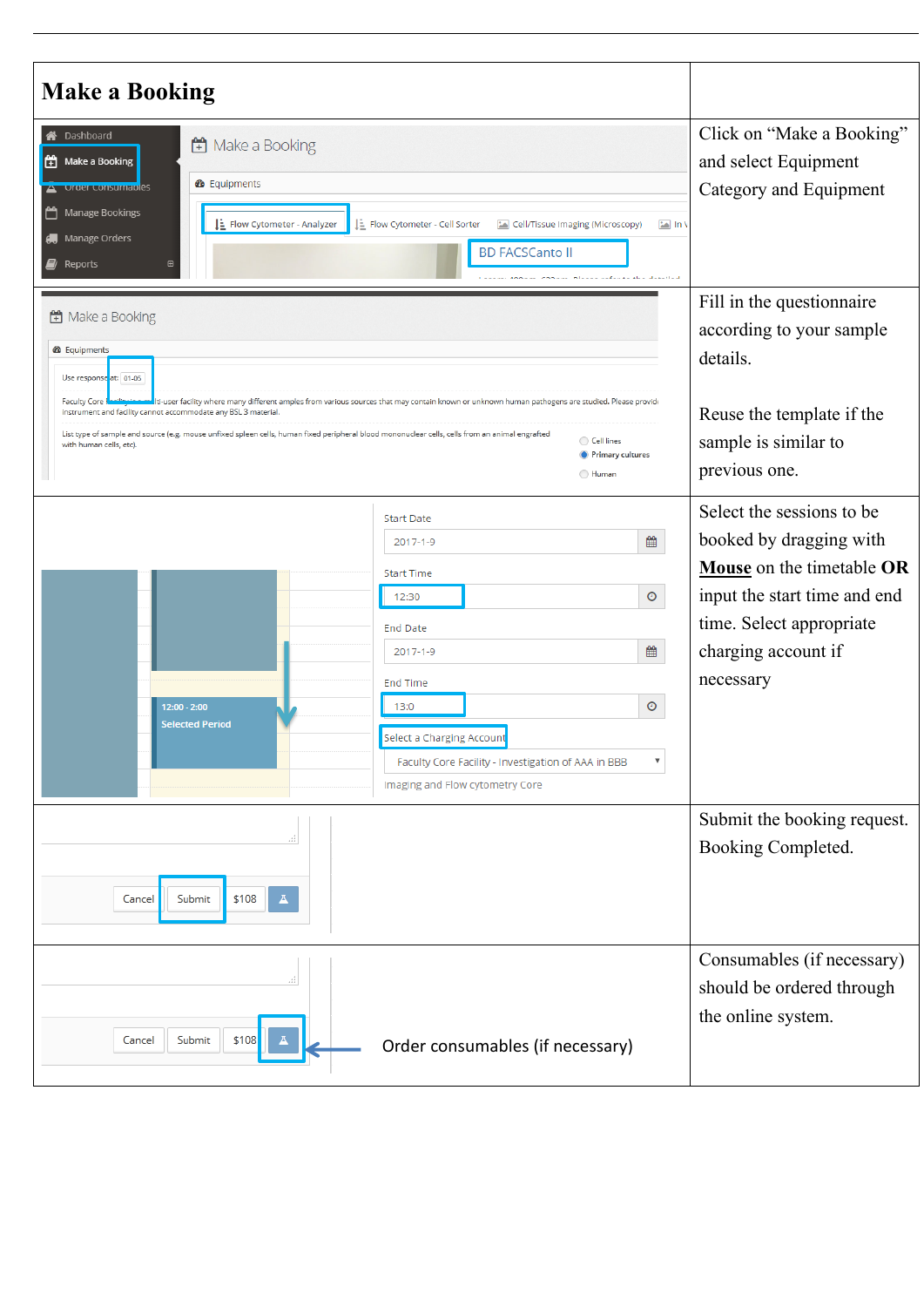|                    | <b>I</b> Imaging Dishes / Chambers<br>$\Lambda$ Flow tubes and strainer |                        |                                       |                      | Select the item and number  |
|--------------------|-------------------------------------------------------------------------|------------------------|---------------------------------------|----------------------|-----------------------------|
|                    |                                                                         |                        |                                       |                      | of pack to order, then "Add |
| ID<br>$\mathbf{1}$ | Name<br><b>Mattak Confocal Dish 14mm</b>                                | Cost<br>\$200 per pack |                                       |                      | to cart"                    |
|                    | 14mm Imaging Windows, 10 pcs / pk                                       |                        | $\ddot{\phantom{1}}$<br>$-11$<br>pack | $H$ Add to Cart      |                             |
| $\overline{2}$     | <b>Mattak Confocal Dish 20mm</b>                                        | \$250 per pack         | $\pm$<br>$-11$                        | <b>语 Add to Cart</b> |                             |
|                    | 20mm Imaging Windows, 10 pcs / pk                                       |                        | pack                                  |                      |                             |
| 6                  | ibidi chamber slide 4 wells                                             | \$100 per pack         | $\ddot{}$<br>$-1$<br>pack             | $H$ Add to Cart      |                             |
| $\overline{7}$     | ibidi chamber slide 8 wells                                             | \$100 per pack         | $\ddot{}$                             |                      |                             |
|                    |                                                                         |                        | $-11$<br>pack                         | $H$ Add to Cart      |                             |
|                    |                                                                         |                        |                                       |                      |                             |
|                    | <b>Charging Account:</b>                                                |                        |                                       |                      | Select the "charging        |
|                    | <b>Test - Test</b>                                                      | $\blacktriangledown$   |                                       |                      | account" if necessary. Then |
| test               |                                                                         |                        |                                       |                      | click "Place Order"         |
|                    |                                                                         |                        |                                       |                      |                             |
|                    | Remarks:                                                                |                        |                                       |                      |                             |
|                    | Remarks                                                                 |                        |                                       |                      |                             |
|                    |                                                                         |                        |                                       |                      |                             |
|                    |                                                                         |                        |                                       |                      |                             |
|                    |                                                                         | лî                     |                                       |                      |                             |
|                    |                                                                         |                        |                                       |                      |                             |
|                    |                                                                         |                        |                                       |                      |                             |
|                    | Place Order                                                             |                        |                                       |                      |                             |
|                    |                                                                         |                        |                                       |                      | Logout by the button on     |
|                    | Logout                                                                  |                        |                                       |                      | bottom left                 |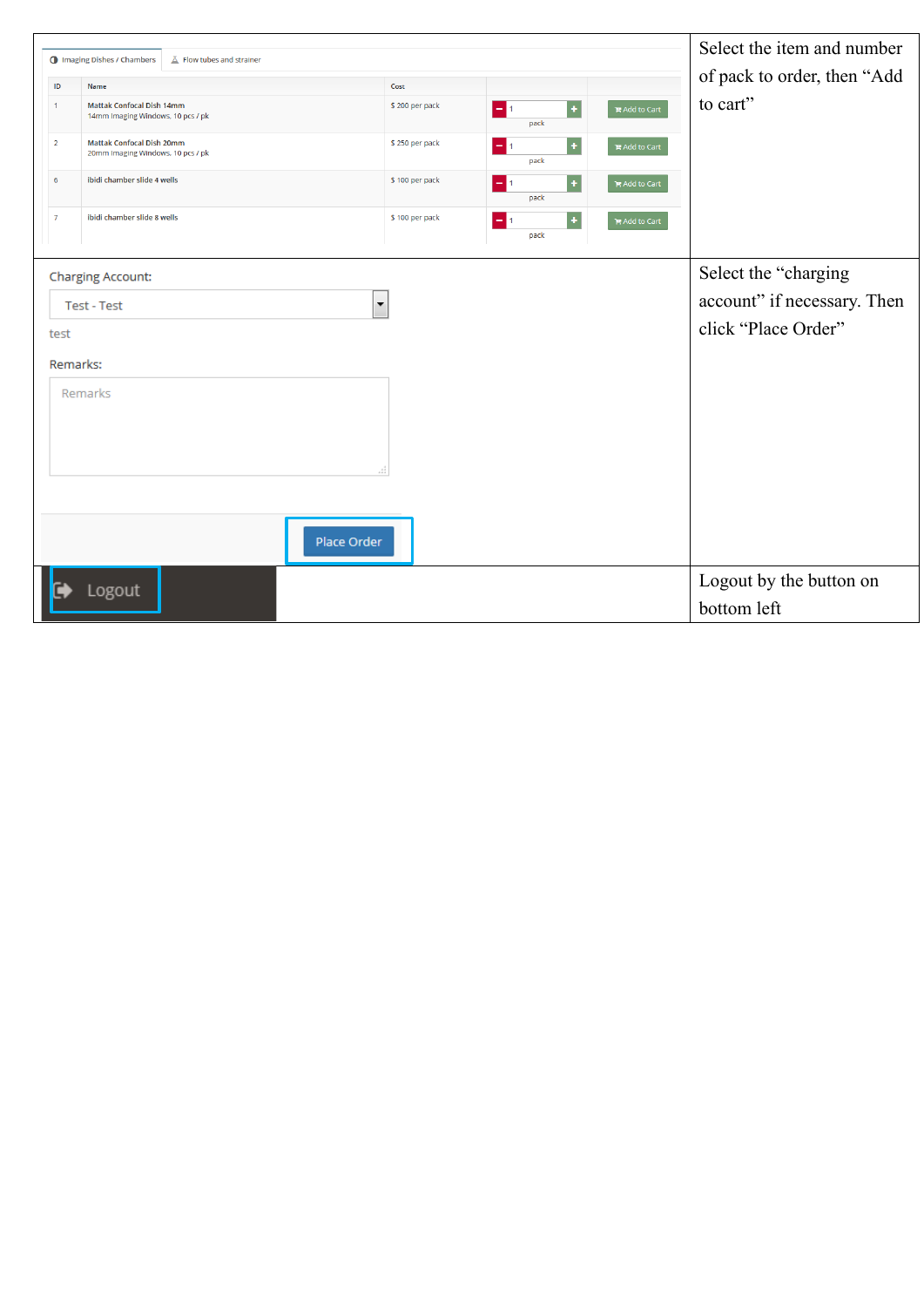| <b>Cancellation of Booking</b>                                                                                                                                                                                                                                                                                                                            |                                                                                                                                                                         |
|-----------------------------------------------------------------------------------------------------------------------------------------------------------------------------------------------------------------------------------------------------------------------------------------------------------------------------------------------------------|-------------------------------------------------------------------------------------------------------------------------------------------------------------------------|
| <b>LOG IN</b><br>The web page that you are trying to access is intended for HKU members only.<br>It requires HKU Portal UID and PIN for authentication.<br>Please login with your HKU Portal UID (User Identification) and PIN (Personal Identification<br>Number).<br><b>UID</b><br>corefac<br>> LOG IN<br><b>PIN</b><br><br>· Forgot your PIN/Passwords | Login with HKU<br>Portal ID and<br>password                                                                                                                             |
| c<br>Home / Dashboard<br>A Dashboard > My Dashboard<br>Notice<br><b>Booking Calendar</b><br>皿<br>Trainings<br>┻<br>My Orders                                                                                                                                                                                                                              | Click "Booking"<br>Calendar" in<br>"Dashboard", look<br>up the booking<br>session(s) you<br>would like to cancel<br>on the calendar                                     |
| 首<br>Make a booking<br><b>Cancel Selected Booking</b><br>Apr 2 - 8, 2017<br>8,2017<br><b>Sun 4/2</b><br><b>Sun 4/2</b><br>N<br>12an<br><b>LSM700</b><br><b>LSM700</b><br>1an                                                                                                                                                                              | Click the booking<br>session you would<br>like to cancel, the<br>selected booking is<br>highlighted in<br>orange. Then click<br>"Cancel Selected<br>Booking"            |
| Confirm cancellation<br>Are you sure to cancel the booking for LSM800?<br>No<br>Yes<br>Apr 2 - 8, 2017<br><b>Sun 4/2</b><br>12am<br><b>LSM700</b>                                                                                                                                                                                                         | A message will pop<br>up at the top right<br>corner, click "Yes"<br>to confirm<br>Please be noted that<br>the cancelled<br>timeslot will not be<br>disappeared. It will |
| 1am<br>2am                                                                                                                                                                                                                                                                                                                                                | be highlighted in<br>red.                                                                                                                                               |